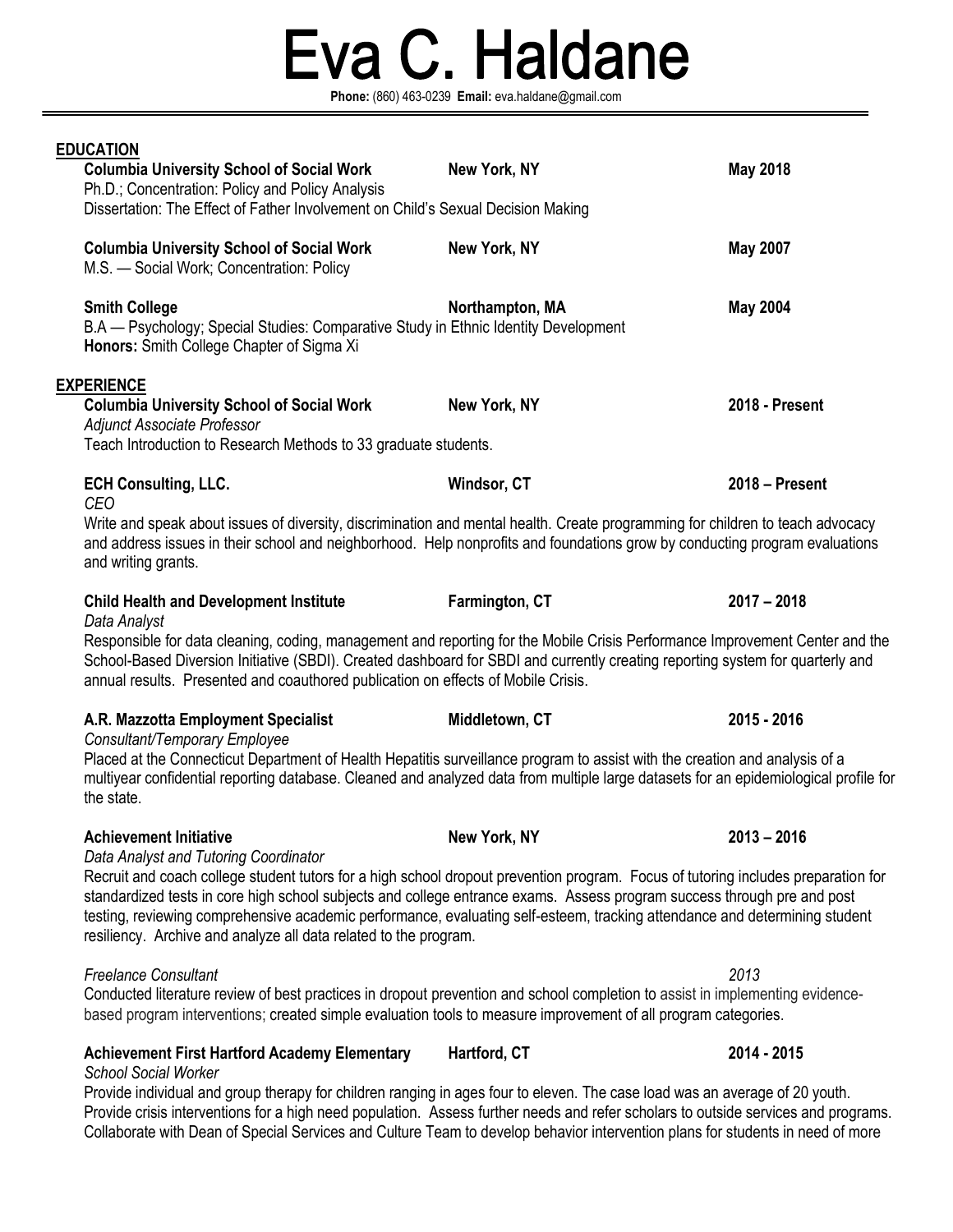# intensive services. Provide case management for families' and respond to a variety of educational needs. Document student progress and process Medicaid billing in IEP Direct.

| Teaching Assistant | <b>Columbia University School of Social Work</b>                                                                                                  | New York, NY                                                                                                | 2012 - 2013 |  |  |
|--------------------|---------------------------------------------------------------------------------------------------------------------------------------------------|-------------------------------------------------------------------------------------------------------------|-------------|--|--|
| <b>Fall 2012</b>   | Introduction to Research Methods (69 students), Professor Ada Mui                                                                                 |                                                                                                             |             |  |  |
| <b>Fall 2012</b>   | Introduction to Statistics (2 sections, 85 students total), Professor Ofira Schwartz-Soicher                                                      |                                                                                                             |             |  |  |
| Spring 2013        | Advanced Research Method and Statistics for Social Enterprise students (2 sections, teaching SPSS labs to 34<br>students), Professor Bright Sarfo |                                                                                                             |             |  |  |
| Spring 2013        | Ofira Schwartz-Soicher                                                                                                                            | Advanced Research Method and Statistics for Policy students (teaching STATA labs to 18 students), Professor |             |  |  |

### **City University of New York, Office of Special Programs New York, NY 2012** *Research Analyst*

Conducted focus groups and over 200 online surveys to evaluate the effectiveness of CUNY comprehensive academic support programs targeting both educationally and financially challenged students. Created a resource manual for program directors to assess program effectiveness; data highlighted successful elements of the program allowing for its enhancement. Due to success of this evaluation process, was commissioned to draft a literature review and proposal to expand the design of the programs.

# **National Partnership for Community Leadership Washington, DC 2011 - 2012**

*Freelance Consultant*

Revised a Head Start publication (*Building Blocks for Father Involvement)* by updating literature review on how fathers influence their preschool-aged children's well-being.Co-developed interview protocol and conducted interviews with Early Head Start practitioners on the use of the publication and functions of fatherhood programs within Head Start.

### **Center for Research on Fathers, Children and Family Well-Being New York, NY 2007 - 2012** *Graduate Research Assistant 2009 - 2012*

Co-authored journal article focused on fathers' preventive role in sons' sexual risk behavior utilizing the National Longitudinal Study of Adolescent Health with Dr. Ronald Mincy. Collaborated with Dr. Jethwani-Keyser on a qualitative paper exploring the role of teachers and parents on Bermudian adolescents' decision to attend college (published 2013).

# *Senior Research Assistant 2008 - 2009*

Organized and analyzed Bermuda census data and co-authored a Bermuda Government commissioned study. Devised a print, electronic, and web-based strategy to disseminate the Center's research findings. Developed and maintained electronic database of all program commitments and ensured accurate system and data integrity. Worked in concert with the School's budget officer to ensure accurate and reliable data and documentation of program budget. Managed department intern and temporary employee. Provided technical support for hardware and software purchases.

# *Research Assistant 2007 –2008*

Conducted background research and assisted in writing Congressional testimonies on disconnected young adults and the Black middle class. Background research also conducted for speaking engagements and all other communication. Engaged experts on workforce development for disconnected young adults, ex-offenders and hard-to-employ adults. Authored grant proposals and literature reviews on nonresident fathers' involvement effect on child and adolescent well-being.

# **SASSY Women, LLC New York, NY 2008 –2011**

*Owner, Editor*

Created resource website for young, adult women of color to share advice on networking, finance, style, dating and lifestyle. SASSY leveraged the freelance contributor model to showcase writers, artists, stylists and budding entrepreneurs. Edited articles submitted by guest bloggers, managed up to 18 regular writers, maintained SASSY social media presence.

# **Decision Information Resources, Inc. (DIR) New York, NY 2007 – 2008**

*Consultant*

Conducted background research on child well-being and father involvement. Created data dictionary for a study under the direction of Dr. Ronald Mincy and Dr. Hillard Pouncy.

**Mayor's Office of Citywide Education and Youth Development New York, NY 2006 –2007** *Social Work Intern*